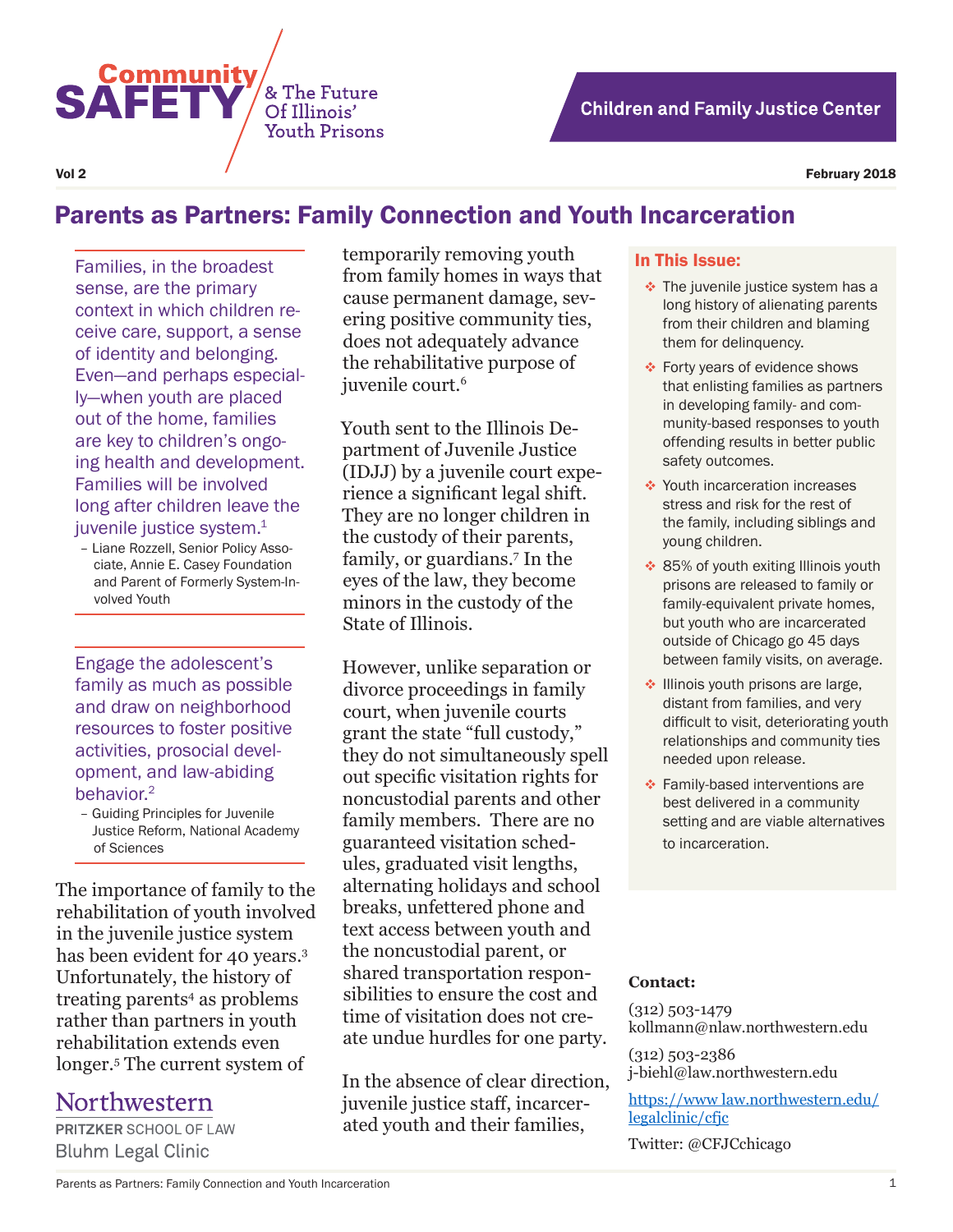and the public may incorrectly conclude that recreational visits, relationship improvement sessions, and maintenance of community ties are privileges rather than youth rights, or they may view them as rewards for proper institutional behavior rather than core components of adolescent growth and development to which youth and their families are entitled.

Such a framework is not only a missed opportunity to prioritize best practices in rehabilitation, but indicates that removing youth from the home and community in the first place may not be viewed with sufficient seriousness, or that the urgency and importance of youth returning home is underweighed.

### Meaningful Family Engagement Should Begin in Juvenile Court

Every young person in an Illinois juvenile prison was initially sent there following some kind of court process. Because Illinois law mandates that juvenile courts explore every possible alternative prior to incarceration,<sup>8</sup> court experiences for incarcerated youth ought not to have been brief or perfunctory contacts. Therefore, when teens arrive at a youth prison for the first time, both they and their family members bring with them past experiences with juvenile system professionals, usually derived from a series of ultimately unsuccessful interactions. When juvenile courts were created, the impulse to treat youth differently from adults was often justified by blaming delinquency on inadequate parenting, casting families as one of the primary "sources of contamination" of children.9 However, just as parent involvement models have proven important in children's education, mental health, and welfare systems, the juvenile justice system is also gradually recognizing the importance and benefits of family engagement.10 The field has been aware for over 40 years that "excluding, blaming, and shaming parents of youth in the juvenile justice system are likely to be ineffective strategies to produce positive outcomes."11 Nevertheless, families with children in the delinquency system, particularly parents of youth with longstanding mental health, education, or behavioral issues, continue to find themselves socially isolated and deprioritized by

juvenile courts and state systems, when they are not treated with outright suspicion or hostility.12 The powerful role of race in overall perceptions of the value of parenting – and of children them $s$ elves<sup>13</sup> – further exacerbates these issues for most incarcerated Illinois youth and families. In a survey of over 1,000 families in eight-states, including Illinois, "just 18 percent of families reported that professionals in the youth justice system (judges, probation officers, public defenders, facility staff, and others) were helpful or very helpful during the court process."14 Over eight in ten family members stated that a judge never asked them what should happen to their child. <sup>15</sup> For families of incarcerated youth, previous family contact with system actors is often alienating or negative. Parents who form peer support groups may find it easier to navigate juvenile systems and to advocate for themselves and their children.16



members surveyed reported that they were never asked by a judge what should happen to their child.

17

"In a detention hearing for our younger son, who was charged with property crimes, a probation officer argued that he should be detained because our older son had also been "court-involved." Though we were in the room, there was no attempt to discuss the context with us. The fact was that our older son had been brought to court for egging houses after sneaking out at night despite our best efforts to stop him (including buying an alarm system). The information that we had another child who had been court-involved was, in the court's eyes, enough to establish us as bad parents."18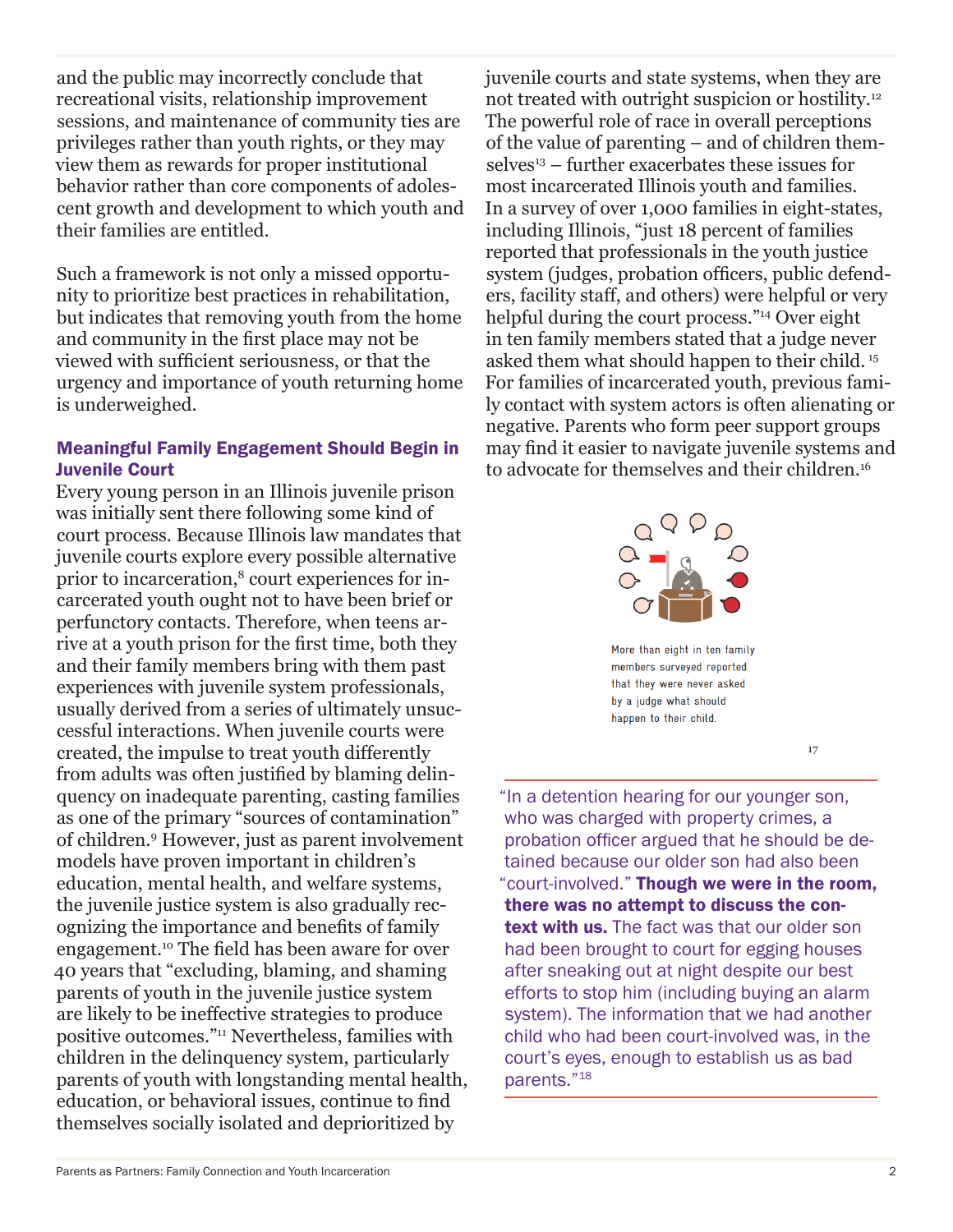### "No Family" is No Excuse

As with the historic "bad" parent stigma attached to families of youth in delinquency court, "missing" parents (including those who are deceased, or who may be temporarily or permanently unavailable due to abuse or neglect) are not sufficient reason for system actors to dismiss the possibility of family involvement. Delinquent youth and young adults deserve not only love and support, but a path to long-term success; youth most often build this in partnership with a caring adult. In child welfare, finding family is an accepted and important part of permanency planning, inspiring lengthy practice guides complete with multiple worksheets.**<sup>19</sup>** While the juvenile justice field has not always viewed this work as its own, a newer instrument developed by the Vera Institute, the Juvenile Relational Inquiry Tool, encourages staff and youth to help identify adult supports and gaps, with questions like "[i]f you got sick, will there be someone in your family who is able to take care of you?"20

In the comparatively few cases where no family members are able to support youth in the shortor long-term, it is the clear responsibility of the custodial state to provide meaningful community-based placements for youth while they identify and strengthen an alternative network of support. Youth must not be incarcerated, or remain incarcerated, due to unavailable family assistance.

"A good example is Treatment Foster Care Oregon, an evidence-based alternative to incarceration or group placement for young people who have been adjudicated delinquent. Community families are recruited, trained, and closely supervised as they provide treatment and intensive supervision. Boys who participated in the program had fewer subsequent arrests, fewer days of incarceration, less self-reported drug use, fewer violent offense referrals, and fewer self-reported incidents of violence than did a control group."<sup>21</sup>

Investment in family identification and support as early in the court process as possible may pay

significant dividends. The presence and involvement of supportive adults at court hearings, case management conferences, and family events can not only prevent youth isolation, but also enhance the quality and favorability of practitioner decisions about the youth, including viable alternatives to incarceration and improved release planning.

### Prison Settings Obstruct Family Contact in Illinois

In a multi-state survey that included Illinois, three out of four family members reported the serious impediments to visiting incarcerated youth.<sup>22</sup>

Commonly-mentioned barriers include:

- **↑ 42% difficulties with transportation**
- ◆ 41% distance
- **◆ 37% time**
- $* 35\%$  cost
- 34% insufficient visiting hours
- ◆ 28% restrictive visitation rules
- ◆ 22% visitation rights taken away as a disciplinary measure<sup>23</sup>

Administration, transportation, and time barriers may combine with cost to create an impossible situation for most families. Nationwide, the majority of incarcerated youth said it would take their families one hour or more to travel to visit them.24 A family member interviewed in another state remarked, "the drive is almost six hours. Economically, it's four to five hundred dollars. I only can go once [every four or five months], when I used to be there every weekend."<sup>25</sup> Illinois' southernmost prison is more than a five-hour drive from Chicago. Gas money, child or elder care, car rental, food on the road and an overnight stay can quickly add up to an expensive visit well out of the reach of most families of incarcerated youth, most of whom have already borne substantial economic burden from system involvement.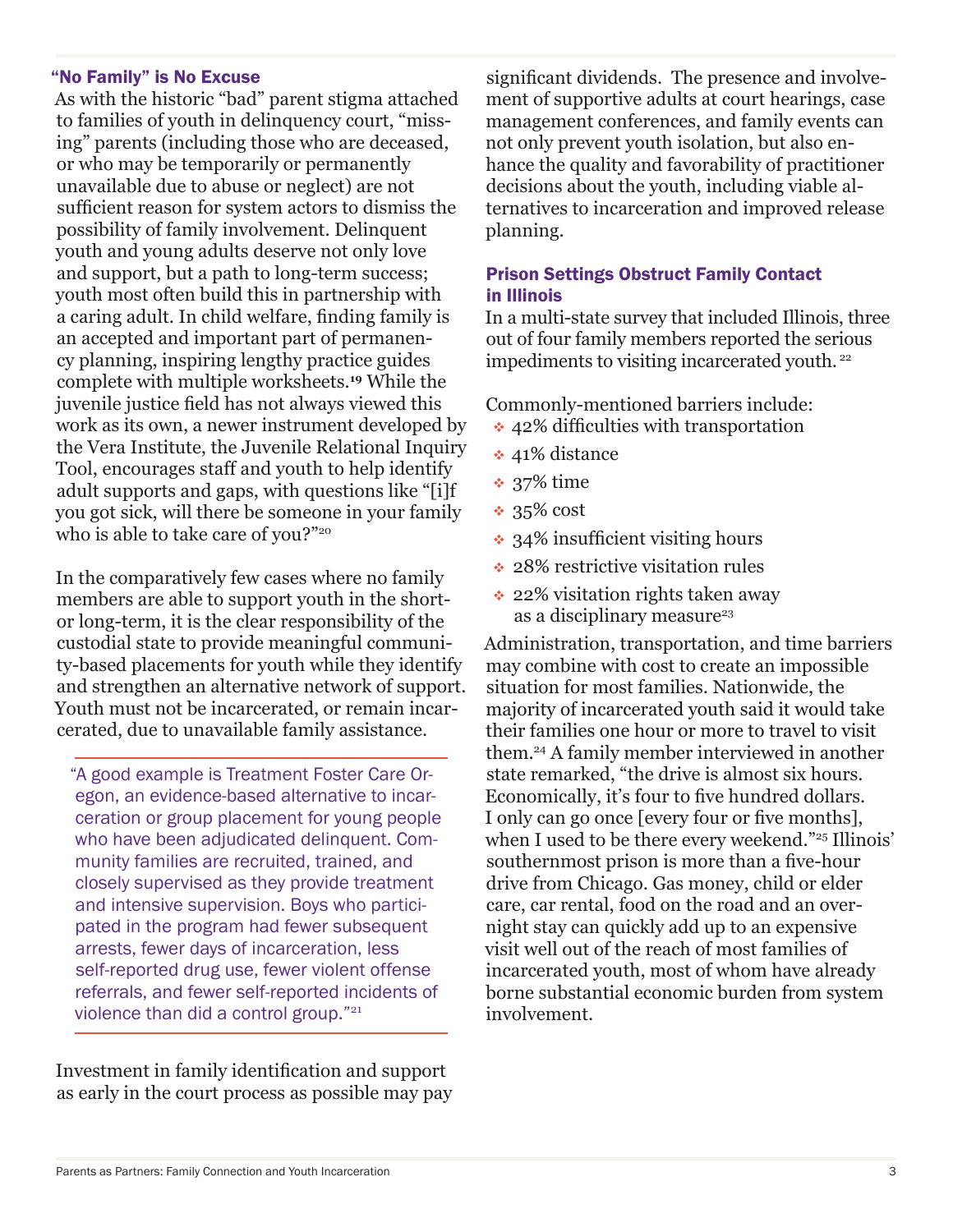| Location               | 2017 Visits <sup>26</sup> | Monthly per<br>Capita | Avg. Days<br><b>Between Visits</b> |  |
|------------------------|---------------------------|-----------------------|------------------------------------|--|
| Chicago                | 1,217                     | $1.5\,$               | 20                                 |  |
| Harrisburg             | 459                       | 0.3                   | 100                                |  |
| Pere Marquette         | 283                       | 0.6                   | 50                                 |  |
| St. Charles            | 1,325                     | 0.9                   | 33                                 |  |
| Warrenville            | 402                       | 1.0                   | 30                                 |  |
| <b>System-Wide</b>     | 3,686                     | 0.8                   | 39                                 |  |
| <b>Outside Chicago</b> | 2,469                     | 0.7                   | 45                                 |  |

About 60% of the youth incarcerated at IDJJ are from Northern Illinois (30% from Cook County itself). They tend to be sent to one of the three prisons in the Northern Region (from largest to smallest: IYC-St. Charles, IYC-Chicago, and IYC-Warrenville). About 27% of incarcerated youth at IDJJ are from Central Illinois, which does not have any youth prisons. Along with the 13% of youth at IDJJ who are from Southern Illinois and Metro-East, youth from Central Illinois tend to be sent to one of the two prisons in the Southern Region (IYC-Harrisburg, a large prison, or IYC-Pere Marquette, which averages about a third as many youth).<sup>27</sup> Even the most-visited prison per capita, IYC-Chicago, is far from an accessible neighborhood home-like placement; it has a capacity of 130 youth and is located one mile west of the United Center – an hour from Englewood via public transit.

- On average, youth at IDJJ receive **one visit every 39 days**, but there is variation. Per capita:
	- Youth at IYC-Warrenville receive **11% more visits** than youth at IYC-St. Charles, which is similarly located but three times as large.
	- Youth at IYC-Chicago receive **more than twice as many visits** as youth in the rest of the state and **50-65% more visits** than youth held as close as 50 miles away from Chicago (at IYC-St. Charles and IYC-Warrenville).
	- Youth at IYC-Pere Marquette, a small, open-campus location, receive **twice as many visits** as youth at IYC-Harrisburg,

which is an hour and a half farther from Central Illinois locations and three times as large.

- Youth at IYC-Chicago receive **five times as many visits** as youth at IYC-Harrisburg.
- Each difference in individual prison accessibility (location convenience, distance from home, size, security level) combines to impact youth isolation and access by Illinois families.
- Wide variation in visit frequency by location and type indicates that inaccessibility of youth prisons, not family interest, is the largest obstacle to family engagement.



Three out of four survey participants reported facing serious impediments to visiting their children.

Credit: Families Unlocking Futures 28



Nearly two-thirds of parents take time off from work without pay to support their family member as a result of their involvement with the system.

Credit: Families Unlocking Futures 29

The remoteness and difficulty of in-person visits at Illinois youth prisons makes other types of contact even more important. A 2016 CBS News poll asked over 1,000 Americans how often *adult* children should call their mothers; 83% said it should be once a week or more, with about a quarter saying it should be at least once a day. 30 Only 12 percent of all respondents said that calling once a month or less was acceptable.31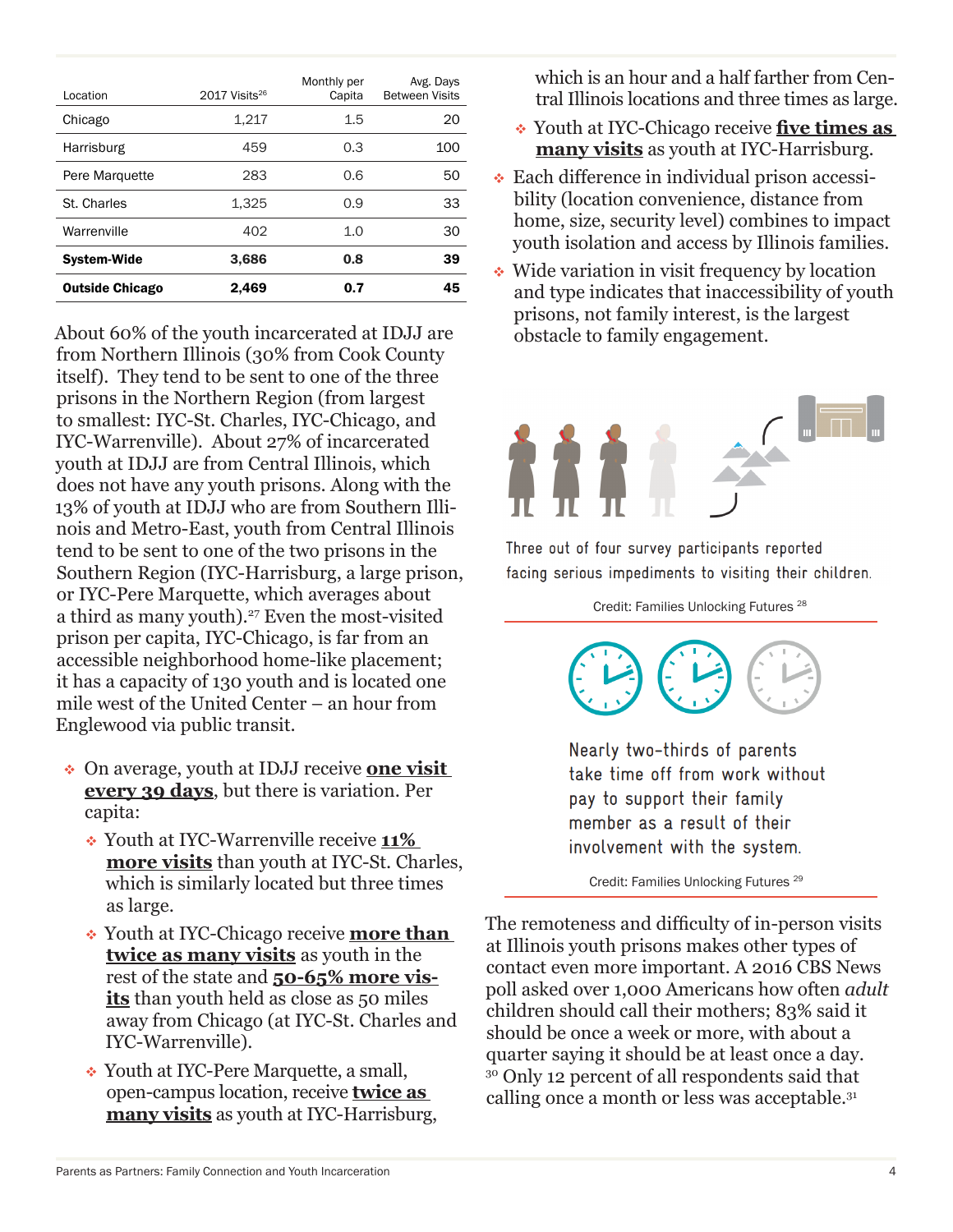The average youth incarcerated in IDJJ is not an adult, but only 17.2 years old.32 In many states, "families are forced to pay costly charges to speak with their children by telephone including the high costs of collect calls, various surcharges, connection fees, and per-minute charges."33

While youth calls made from the Cook County Juvenile Temporary Detention Center are free of charge (unlike the Cook County Jail rate negotiated under the same contract),<sup>34</sup> families of youth at IDJJ are subject to the same fee structures as adult inmates at the Illinois Department of Corrections.35 These expenses were quite high until recently; prior to January 1, 2018, the first minute of a phone call cost families \$3.35.36 A daily phone call home resulting in a simple voicemail or brief 10-minute chat cost a family over \$100 per month. Under the new statutorily-mandated \$.07/minute flat rate effective January 1, 2018,<sup>37</sup> this cost is reduced to \$21/month in a prepaid account – a significant improvement, but still beyond the means of many families. When calls are infrequent, some practitioners posit (and some youth also feel) that families aren't very interested in speaking to incarcerated youth. While every family is different, in a multistate survey that included Illinois, 70 percent of families said they could not reach their incarcerated children by phone as often as they would have liked."38

### Staff Contact with Family is Increasing, but Still Rare, in Illinois

Many IDJJ staff and administration are dedicated to connecting youth and families. Despite extreme budget issues in the State of Illinois, family activities continue or grow, frequently funded by outside sources. Staff committees focused on family engagement exist in at least some prisons and family representation is sought. Weeknight visiting hours have been added. Family nights and holiday parties appear to

be growing in attendance and popularity.<sup>1</sup> IDJJ is also working on substantive programming, pursuing grant funding for family-focused strategies, free videoconferencing for families to participate in therapy and case management sessions, and holding parenting classes and play-dates for incarcerated young fathers at one facility.

However, visitation and family therapy data show that even with interest and effort from youth, families, and staff, family engagement is extremely difficult to achieve in the current youth prison format.

IDJJ data indicate that, averaged across all youth in custody, a single session of family therapy is delivered every 4.6 months.39 Case management conversations between IDJJ staff, youth, and families occur once every 2.2 months.40 Other communications between staff and families, including special event invitations, announcements, and discussion of visitation and other logistical issues, occur once every 2.8 months. By comparison, the parents of youth engaged in community-based alternatives to incarceration are in much closer contact with juvenile justice staff; national studies indicate that meetings between a probation officer and parent tend to occur between once per week to once per month.41

### Family Contact is a Matter of Health and Safety for Staff, Youth and Family

Weekly visits appear to positively impact youth behavior and institutional safety. The State of Ohio partnered with the Vera Institute to pilot a program, Families as Partners Project, which encouraged family visits, correspondence, and active participation in youth treatment.42 An evaluation completed in 2013 measured the effect of increased family contact on youth institutional

<sup>&</sup>quot;Highlights of the event were watching the families and youth enjoying barbeque, relaxing to music and watching our IYC Chicago talent show. It was also a pleasure to see the siblings of the youth playing games, visiting with the youth and running around. Family feedback was overwhelmingly positive and emphasized the importance of bringing families together with their children in a relaxed atmosphere that encourages family connections, building of family relationships and an overall sense of community." February 2018 IDJJ correspondence (on file).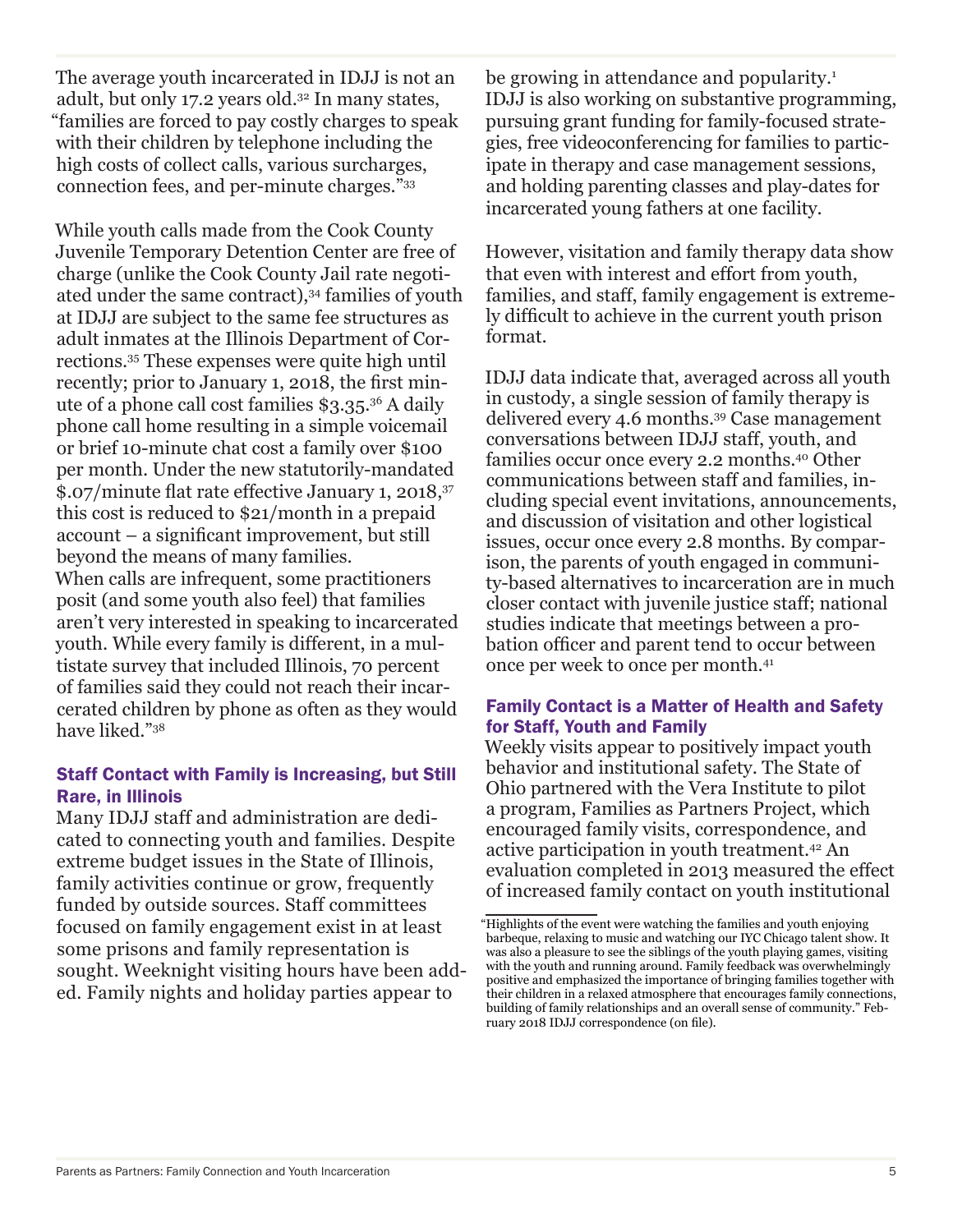behavior and school performance. "[T]he Families as Partners Project suggests a relationship between weekly visitation by family members and maintaining good behavior and improved school performance for incarcerated youth."**<sup>43</sup>**

"[My son] was assaulted twice and [the facility staff] never said anything," - Parent, Alexandria, Virginia.<sup>4</sup>

"As a parent of a juvenile that went through the system…it affects the whole family. My anxiety and stress level went up, the doctor put me on medication. I was having nightmares that they were killing my child. …It affects you mentally and physically having a loved one that's in the system. If you don't know how to navigate the system, you don't know what's going on. So all kinds of things are going through your head." - Parent, Texas<sup>45</sup>

Incarceration can create or exacerbate trauma for youth, parents, siblings, and children. Isolation from close family supporters may obstruct disclosure of physical or sexual abuse, enabling it to continue.46 Families worry about this. In a multi-state survey including Illinois, most family members said it was difficult or impossible to contact staff at the facility to ask how their child was doing and get information about their child's progress and/or safety.47 When they did reach staff, fewer than one in five found the conversation helpful.48

### Family Involvement is the Key to Effective Juvenile Justice Programming

Of the top 10 evidence-based juvenile justice programs (as ranked by cost-benefit ratios calculated by the Washington State Institute of Public Policy), five are explicitly family-based: Functional Family Therapy (delivered in custodial setting); Parenting with Love and Limits; Functional Family Therapy (delivered as a probation service); generic family-based therapies; and Functional Family Parole.49 An additional

three of the top-performing interventions (Education and Employment Training; Coordination of Services; Victim offender mediation) require community settings.50 While each of the top 10 evidence-based programs is appropriate for use in a community setting, 8 of the 10 either demand it or specifically enlist families as partners in service delivery.

Parents and families are crucial partners when it comes to the juvenile court's mission to protect public safety, strengthen youth, and pursue rehabilitation in a non-custodial setting in every possible case. Where families need additional support in order to meet youth needs, it is nearly always preferable to identify and offer that support than to undermine youth and parent perceptions of affection, knowledgeability, and responsibility by stripping away parental authority for youth supervision.

## *Example of Family-Based Therapy*

- $\cdot$  Parenting with Love and Limits (PLL) is a variety of family therapy. It is a treatment program designed as an alternative to residential placements and aimed toward youth between ages 10 and 18 who have serious emotional and behavioral problems, including aggression, criminality, drug or alcohol abuse, sexual offending, conduct disorder, running away, and/or chronic truancy.51
- PLL "combines a six-week, group parent education and group therapy program with 12 (2 sessions a week for six weeks) or more individual 'family coaching' or family therapy sessions for delinquent youths and their parents/guardians. . . . Youths and their families attend groups together to receive instruction in a new skill each week by a licensed clinician. They also receive individual family coaching to practice the new skill during the week, typically within the home environment. A unique characteristic of the model is its emphasis on wound work and the need to address underlying traumas and unmet needs that have not been addressed or resolved."52 PLL has been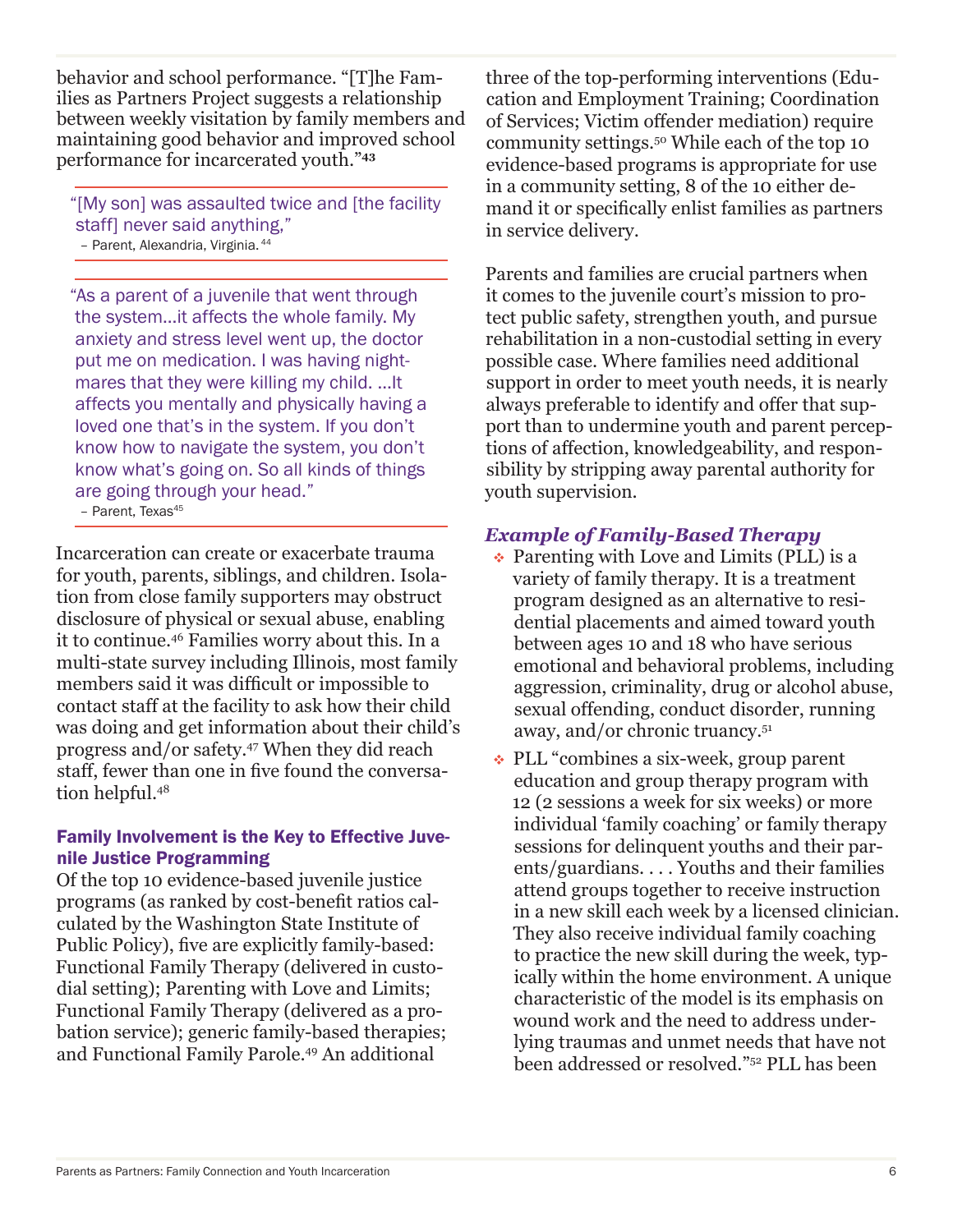replicated in 13 states and in Holland,53 and has been recognized as an evidence-based model by the OJJDP and SAMHSA. 54

- Several counties in Illinois have implemented a PLL program, including LaSalle County, Grundy County, Bureau County, Champaign County and Lee County. These counties have seen positive results from the implementation of PLL, including reductions in recidivism in multiple measures and improvements in family adaptability and cohesion.55 In Illinois, PLL is targeted for youth who exhibit moderate to severe emotional and behavioral problems, and their families, including youth in probation, community mental health, child welfare, Redeploy Illinois, and diversion programs.56
	- $\cdot$  In a 2013 evaluation of PLL as a reentry program, felony re-adjudication rates for youth involved in PLL were half of those of a matched standard reentry group (6.5% compared to 12.9%).57
	- A 2017 evaluation comparing youth participating in PLL as a community-based probation program to matched pairs of youth committed to secure confinement by courts found that "subsequent felony conviction rates and rates of juvenile and adult correctional placement following release were significantly lower for the PLL youth," suggesting "that PLL may be a more appropriate intervention than low, moderate, or high-risk residential commitment both in terms of outcomes and cost."58

### Youth Incarceration is Harmful to Siblings

Youth whose older siblings are convicted of crimes are themselves at elevated risk of justice system involvement.59 A five-year study of 531 youth released from Oregon Youth Authority corrections found that "youth with a mother, father, or sibling convicted of a felony, were two times more likely to be [arrested before age 14] and declared juvenile delinquents." However, such effects may be reduced to at or beyond baseline (cut by 50-66%) when court involvement is addressed within the family setting using evidence-based programs, such as Functional Family Therapy.<sup>60</sup>

In addition to directly impacting community safety, incarceration's strong emotional component can cause stress, isolation, and even trauma that impacts healthy development for siblings and young children in ways that are more difficult to measure, but no less real.<sup>61</sup>

## Successful Release Depends on Family and Community Connections

In 2017, 774 youth were released from IDJJ facilities. Of these youth:

- $\cdot$  85% (655 youth) were released to a private home address;
- $\cdot$  11.6% (90 youth) were placed in a professional residential treatment facility;
- $\div$  2.3% (18 youth) were discharged to the Illinois Department of Corrections; and
- 1.4% (11 youth) were transferred to city or county jail custody.

Therefore, although system actors may perceive that parents, family, and other responsible adults are inadequate or missing from a youth's life, the overwhelming majority of youth who are incarcerated at IDJJ depend almost entirely on family and community ties immediately upon release.

For many years, youth were formally required to obey all house rules while on juvenile parole status on pain of reincarceration.<sup>62</sup> While this standard has evolved somewhat, maintaining and strengthening family and community bonds is still crucial to youth success on aftercare supervision and beyond. At a bare minimum, youth on aftercare status must be able to peaceably live at the state-approved address and resist the urge to run away from any conflicts in the home – a periodic strain for many non-justice-system-involved teens and young adults. It is therefore crucial to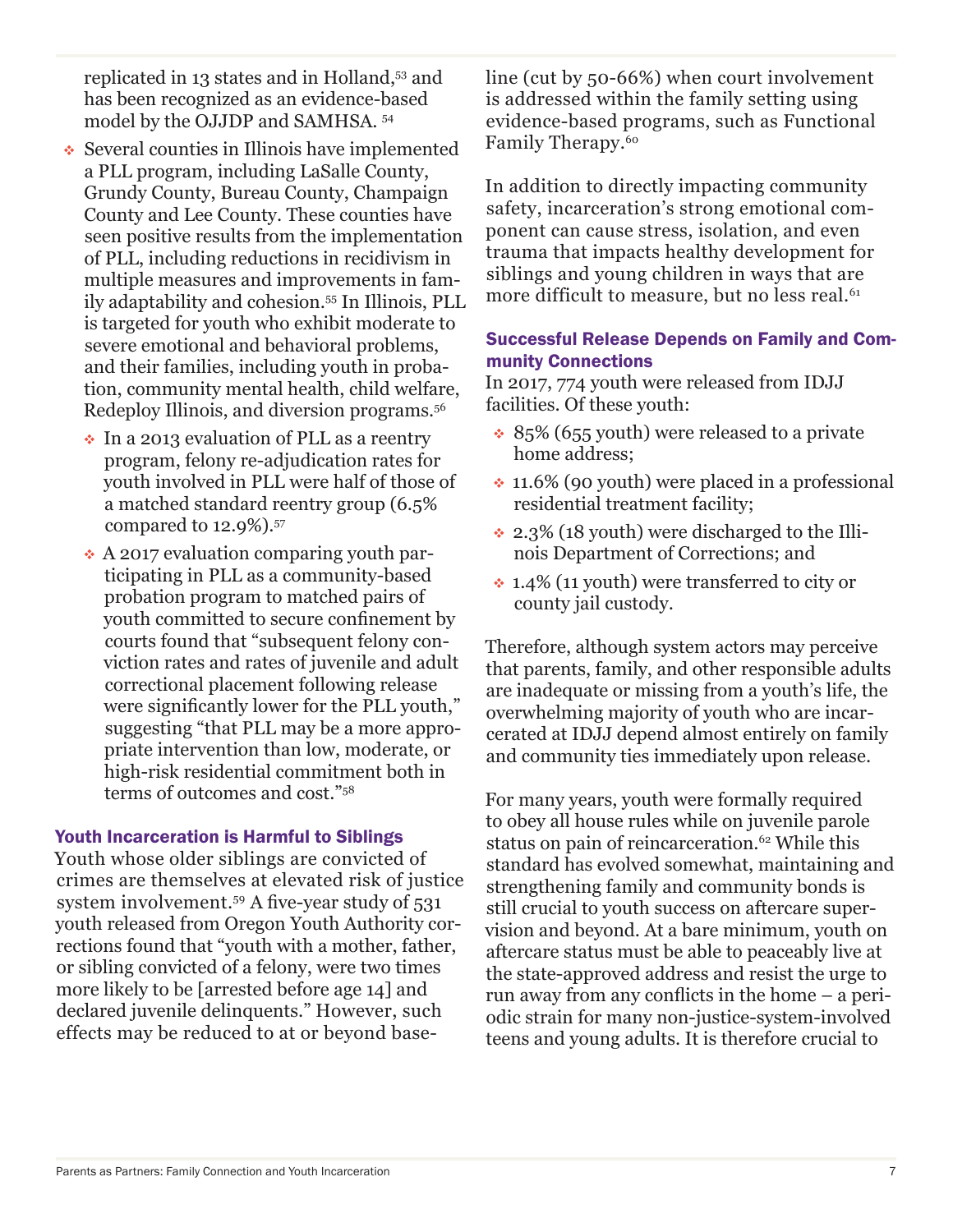prevent deterioration of family and community ties and repair frayed relationships, a difficult task from a distance.

### Summary and Strategies for Change

Positive family engagement, including by helping youth to identify family supports, early on in court involvement is crucial for compliance with Illinois' mandate to provide youth with the least restrictive settings. Family-based interventions are best delivered in a community setting and are viable alternatives to incarceration that positively impact public safety by reducing recidivism.<sup>63</sup> Institutional policies regarding family contact for incarcerated youth should treat access to family as a fundamental right, not a behavioral privilege. This includes zealous preservation and facilitation of in-person, contact visits; therapy sessions and case staffings that are convenient for families to participate in; broadly encouraging institutional policies, such as the ability to call home at least once per day free of charge.

If youth are still removed from the home, a nearby, homelike environment can facilitate frequent and meaningful family involvement and help to maintain positive community ties that youth depend on upon release.<sup>64</sup> Small and convenient locations for secure care can make family visits possible, as well as less traumatic for younger children.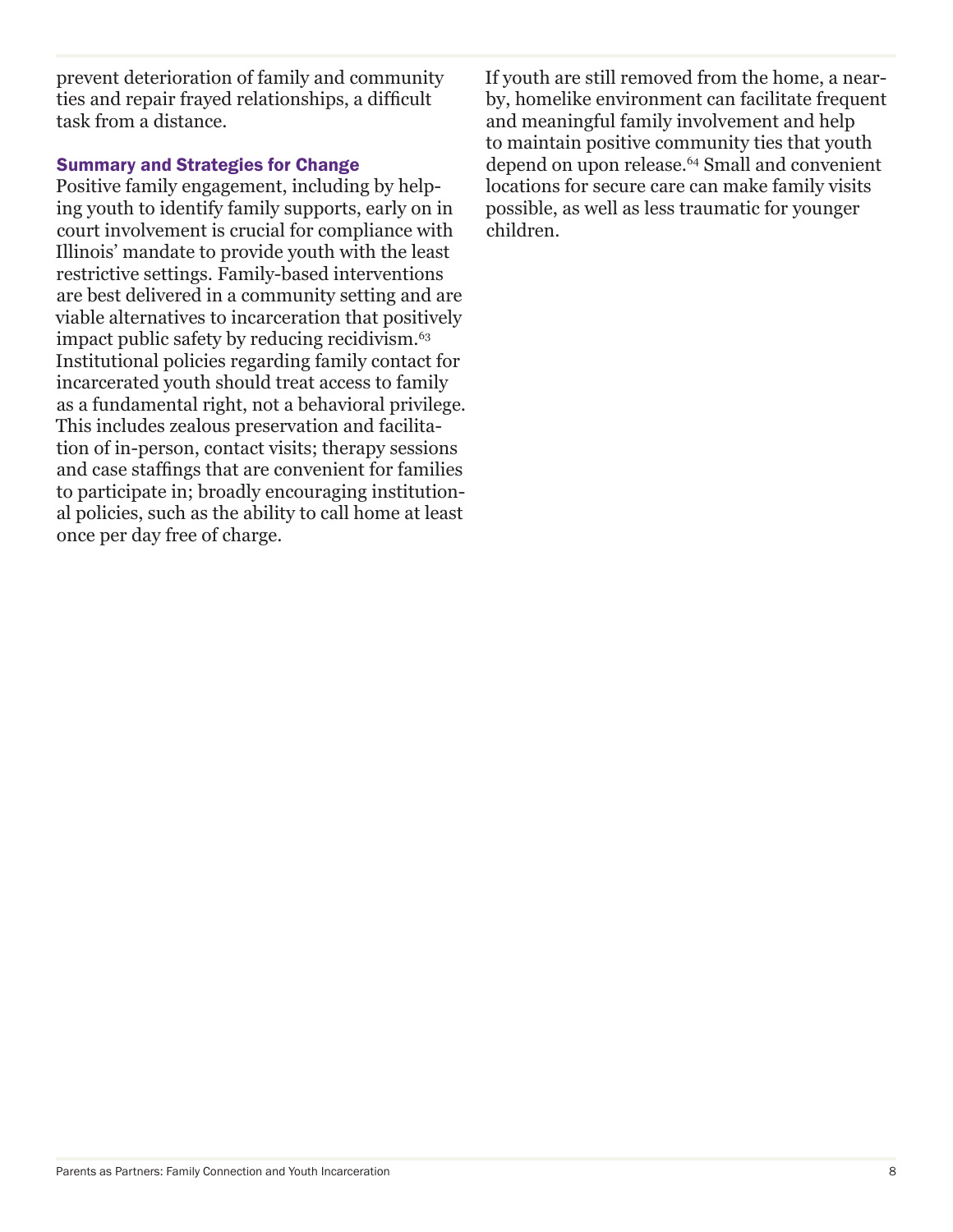# Parents of Incarcerated Children Bill of Rights

*Parents are partners with correctional staff, educators, and treatment providers in their child's rehabilitation and shall be encouraged and assisted to actively participate in the design and implementation of their child's treatment, from intake through discharge.*

*Parents of children who have been committed to the care, custody, or control of the Texas Juvenile Justice Department have the following rights:*

- 1. As a parent, you have the right to know that you and your child will be treated fairly regardless of race, religion, national origin, language, economic status, disability, gender, sexual orientation, or age and that each child will be treated as an individual.
- 2. As a parent, you have the right to expect the agency to provide a safe, secure, and sanitary environment for your child.
- 3. As a parent, you have the right not to be judged, blamed or labeled because of your child's incarceration.
- 4. As a parent, you have the right to be a vocal and active advocate on behalf of your child.
- 5. As a parent, you have the right to be an active participant when decisions are made about your child.
- 6. As a parent, you have the right to be informed about matters related to your child's welfare.
- 7. As a parent, you have the right to access your child's records.
- 8. As a parent, you have the right to meaningful participation in your child's treatment, including medical treatment, behavioral health treatment, and education.
- 9. As a parent, you have the right to communicate with your child, including visitation, telephone, and mail.
- 10. As a parent, you have the right to be assured that all TJJD staff are professional, courteous, and respectful.
- 11. As a parent, you have the right to know that TJJD will take immediate corrective action to protect the rights of parents and youth.
- 12. As a parent, you have the right to meaningful participation in your child's transition-planning from intake through release, parole, and eventual discharge.

Credit: Texas Juvenile Justice Division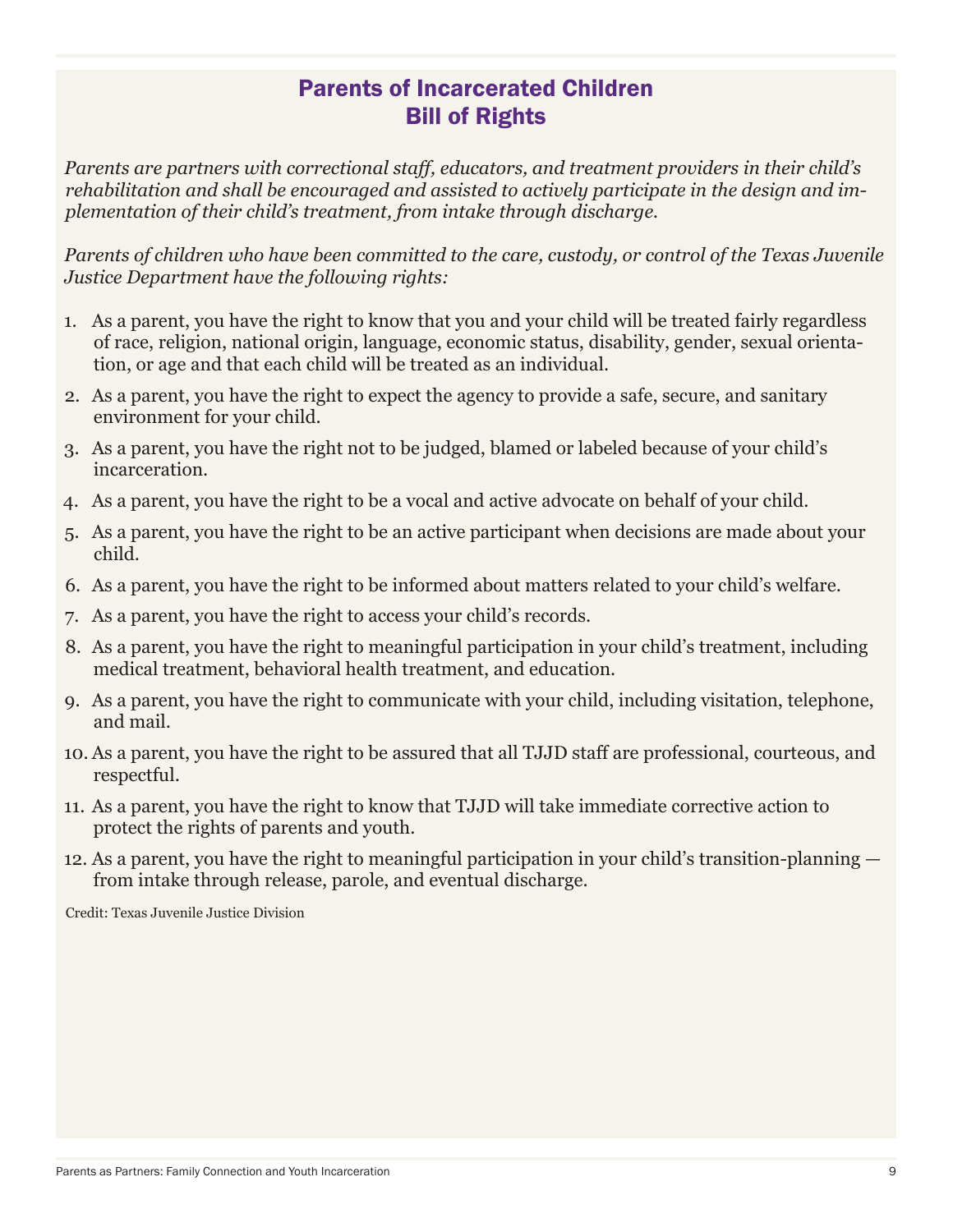### SAMSHA key principles of trauma-informed approach

Credit: Liane Rozzell, The Role Of Family Engagement In Creating Trauma-Informed Juvenile Justice Systems, National Center For Child Traumatic Stress (2013).

### Application for family engagement in juvenile justice systems

| <b>Safety:</b> Throughout the organization, staff and the<br>people they serve feel physically and psychological-<br>ly safe; the physical setting is safe, and interperson-<br>al interactions promote a sense of safety.                                                                                                                                                                                                                              | Youth and families feel safe, both psychologically<br>and physically, when encountering all parts of the<br>juvenile justice system.                                                                                                     |
|---------------------------------------------------------------------------------------------------------------------------------------------------------------------------------------------------------------------------------------------------------------------------------------------------------------------------------------------------------------------------------------------------------------------------------------------------------|------------------------------------------------------------------------------------------------------------------------------------------------------------------------------------------------------------------------------------------|
| <b>Trustworthiness and transparency: Organizational</b><br>operations and decisions are conducted with trans-<br>parency and the goal of building and maintaining<br>trust among staff, clients, and family members of<br>people served by the organization.                                                                                                                                                                                            | The juvenile justice system operates in a clear and<br>transparent manner so that families and youth can<br>both understand and trust the system and its staff.                                                                          |
| <b>Collaboration and mutuality: There is true partner-</b><br>ing and leveling of power differences between staff<br>and clients and among organizational staff, from<br>direct care staff to administrators; there is recogni-<br>tion that healing happens in relationships and in the<br>meaningful sharing of power and decision-making.                                                                                                            | The juvenile justice system treats families and<br>youth as partners, sharing decision-making and in-<br>formation to the extent possible. Families and youth<br>are engaged in policy-making and governance bod-<br>ies and activities. |
| <b>Empowerment:</b> Throughout the organization and<br>among the clients served, individuals' strengths are<br>recognized, built on, and validated, and new skills<br>are developed as necessary.                                                                                                                                                                                                                                                       | The juvenile justice system recognizes the strengths<br>and expertise that families and youth have, and<br>works with them to build new skills as needed.                                                                                |
| Voice and choice: The organization aims to<br>strengthen the staff's, clients', and family mem-<br>bers' experience of choice, and recognizes that<br>every person's experience is unique and requires<br>an individualized approach.                                                                                                                                                                                                                   | Interventions are individualized and—wherever pos-<br>sible-reflect family and youth choices.                                                                                                                                            |
| Peer support and mutual self-help: These are<br>integral to the organizational and service delivery<br>approach and are understood as a key vehicle for<br>building trust, establishing safety, and enabling<br>empowerment.                                                                                                                                                                                                                            | Family members and youth with previous juvenile<br>justice experience provide peer support to others<br>encountering the system.                                                                                                         |
| Resilience and strengths based: Incorporating a<br>belief in resilience and in the ability of individuals,<br>organizations, and communities to heal and pro-<br>mote recovery from trauma; builds on what clients,<br>staff, and communities have to offer rather than<br>responding to their perceived deficits                                                                                                                                       | The juvenile justice system takes a holistic ap-<br>proach to families and youth and offers them paths<br>to recovery from trauma, rather than reacting puni-<br>tively to the symptoms of trauma.                                       |
| <b>Cultural, historical, and gender issues: The orga-</b><br>nization addresses cultural, historical, and gender<br>issues; the organization actively moves past cul-<br>tural stereotypes and biases (e.g., those based on<br>race, ethnicity, sexual orientation, age, geography,<br>etc.), offers gender responsive services, leverages<br>the healing value of traditional cultural connections,<br>and recognizes and addresses historical trauma. | The juvenile justice system treats all families and<br>youth fairly and respectfully, and employs culturally<br>competent staff and interventions.                                                                                       |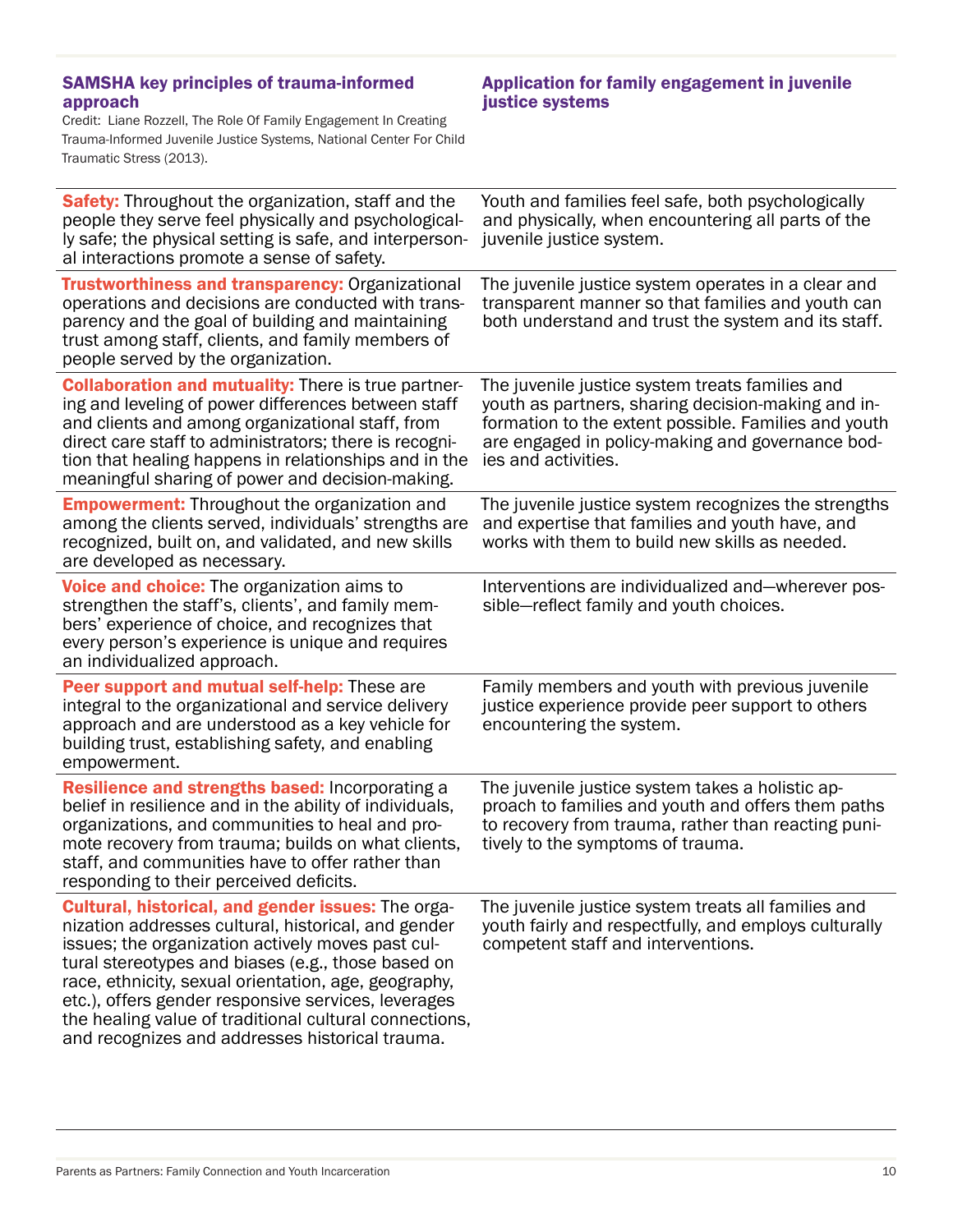| IYC Location      | Type of Event | <b>Total Annual Events</b><br>2017 | Monthly Average<br>per Location | Avg Youth<br>Population per<br>Location<br>$(Jan-Nov)$ | Monthly Saturation<br>(1 event/mo for<br>every x youth) | Frequency in Days<br>(1 event per youth<br>every x days) | Annual Per Capita<br>(per incarcerated<br>youth per year) |
|-------------------|---------------|------------------------------------|---------------------------------|--------------------------------------------------------|---------------------------------------------------------|----------------------------------------------------------|-----------------------------------------------------------|
| Chicago           | Therapy       | 44.00                              | 3.67                            | 70                                                     | 19.07                                                   | 580.68                                                   | 0.63                                                      |
| Chicago           | Engagement    | 432                                | 36                              | 70                                                     | 1.9                                                     | 59.14                                                    | 6.17                                                      |
| Chicago           | Contact       | 60                                 | 5                               | 70                                                     | 14.0                                                    | 425.83                                                   | 0.86                                                      |
| Harrisburg        | Therapy       | 52                                 | 4.33                            | 124                                                    | 28.6                                                    | 870.38                                                   | 0.42                                                      |
| Harrisburg        | Engagement    | 833                                | 69.42                           | 124                                                    | 1.8                                                     | 54.33                                                    | 6.72                                                      |
| Harrisburg        | Contact       | 661                                | 55.08                           | 124                                                    | 2.3                                                     | 68.47                                                    | 5.33                                                      |
| Pere<br>Marquette | Therapy       | 46                                 | 3.83                            | 38                                                     | 9.9                                                     | 301.52                                                   | 1.21                                                      |
| Pere<br>Marquette | Engagement    | 214                                | 17.83                           | 38                                                     | 2.1                                                     | 64.81                                                    | 5.63                                                      |
| Pere<br>Marquette | Contact       | 492                                | 41                              | 38                                                     | 0.9                                                     | 28.19                                                    | 12.95                                                     |
| St. Charles       | Therapy       | 787                                | 65.58                           | 129                                                    | 2.0                                                     | 59.83                                                    | 6.10                                                      |
| St. Charles       | Engagement    | 347                                | 28.92                           | 129                                                    | 4.5                                                     | 135.69                                                   | 2.69                                                      |
| St. Charles       | Contact       | 284                                | 23.67                           | 129                                                    | 5.4                                                     | 165.79                                                   | 2.20                                                      |
| Warrenville       | Therapy       | 125                                | 10.42                           | 38                                                     | 3.6                                                     | 110.96                                                   | 3.29                                                      |
| Warrenville       | Engagement    | 377                                | 31.42                           | 38                                                     | $1.2\,$                                                 | 36.79                                                    | 9.92                                                      |
| Warrenville       | Contact       | 235                                | 19.58                           | 38                                                     | 1.9                                                     | 59.02                                                    | 6.18                                                      |
| <b>ALL</b>        | Total         | 4989                               | 415.75                          | 399                                                    | 0.960                                                   | 29.19                                                    | 12.50                                                     |
| <b>ALL</b>        | Therapy       | 1054                               | 87.83                           | 399                                                    | 4.5                                                     | 138.17                                                   | 2.64                                                      |
| <b>ALL</b>        | Engagement    | 2203                               | 183.58                          | 399                                                    | 2.17                                                    | 66.11                                                    | 5.52                                                      |
| <b>ALL</b>        | Contact       | 1732                               | 144.33                          | 399                                                    | 2.76                                                    | 84.08                                                    | 4.34                                                      |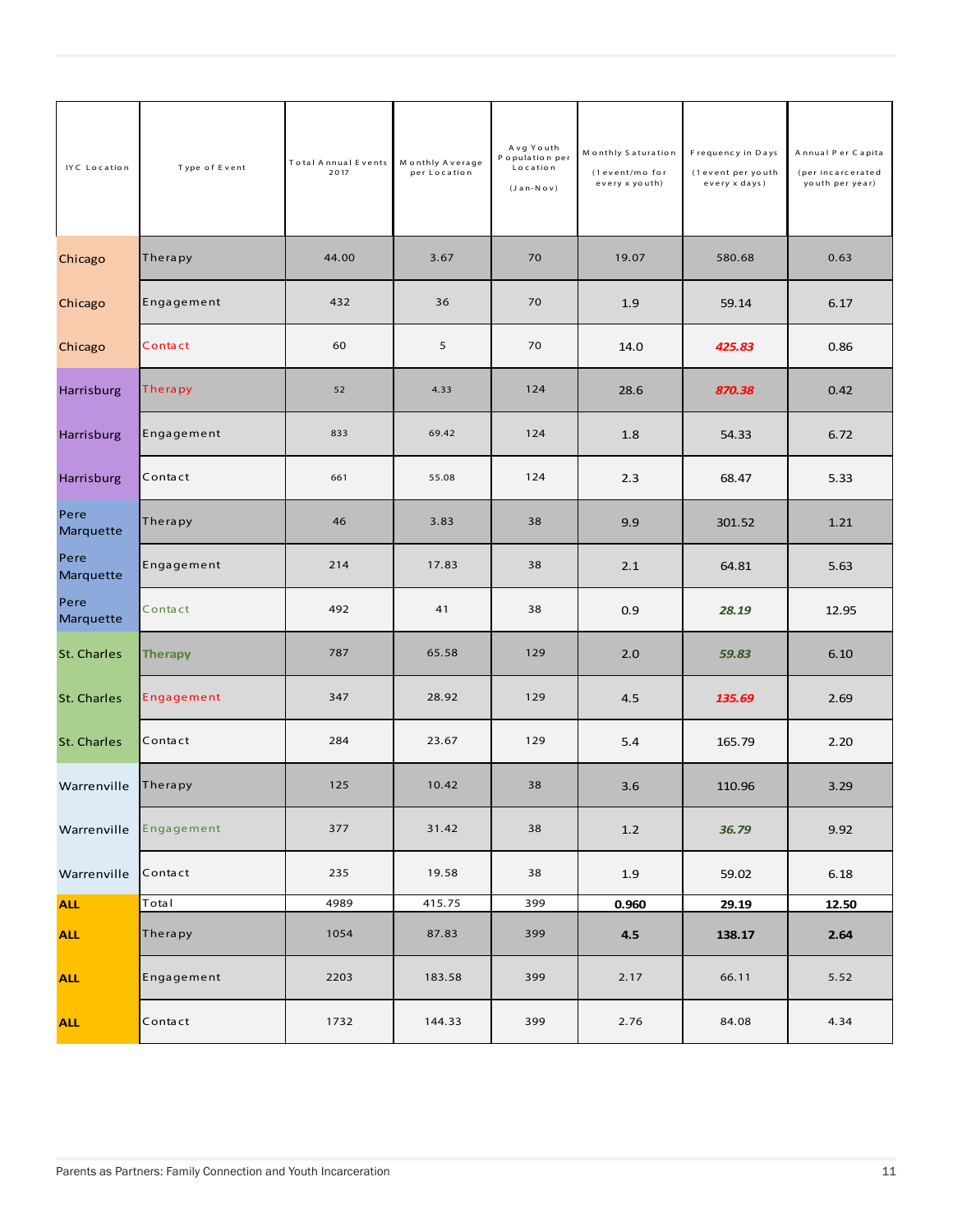# Acknowledgements

Due to juvenile confidentiality and the inaccessibility of youth prisons, rich information about family opinions and experiences is extremely difficult to collect, especially at scale. This issue was considerably enhanced by the survey of over 1,000 families collected and beautifully shared by Justice for Families (J4F) and DataCenter. We are grateful to the twelve grassroots member organizations who linked families to the J4F research team and particularly indebted to the families who shared their experiences.

This report and series would not have been possible without the help and support of an entire community of youth justice stakeholders, researchers, and advocates. CFJC would like to thank the following stakeholders who took the time to share their insights and experience with IDJJ's founding and development, through longform interviews that invaluably shaped the report and series:

- Patti Bellock, Illinois State Representative
- Arthur Bishop, Vice President of Workforce Development & Client Services, Safer Foundation; former Director, Illinois Department of Juvenile Justice
- Elizabeth Clarke, President, Juvenile Justice Initiative
- Annazette Collins, lobbyist; former Illinois State Senator and Representative; former cochair, IDJJ transition team
- Julie Hamos, Principal, Health Management Associates; former Illinois State Representative
- Mariame Kaba, Founder and Director, Project NIA
- Lindsay Miller, Staff Attorney, ACLU of Illinois
- David Muhammad, Consultant and Court-Appointed Monitor, M.H. v. Findley
- Billie Paige, Principal, Shea, Paige & Rogal, Inc.
- Adam Schwartz, Senior Staff Attorney, Electronic Frontier Foundation; former Staff Attorney, ACLU of Illinois
- George Timberlake, Chair, Illinois Juvenile Justice Commission; retired judge
- Jennifer Vollen-Katz, Executive Director, John Howard Association of Illinois
- Paula Wolff, Director, Illinois Justice Project; former co-chair, IDJJ transition team

Former clinic students Steven Cantor and Caroline Hammer conducted thorough reviews of the evidence on family-based therapies.

CFJC thanks Robert Vickery and Brittany Groot, IDJJ, as well as staff and administration at each IDJJ location, for their generous assistance with program descriptions and data requests.

Acknowledgement or participation does not indicate endorsement of this report or series; CFJC takes full responsibility for all content, errors, and omissions.

#### Suggested citation:

Stephanie Kollmann, *Parents as Partners: Family Connection and Youth Incarceration*, Children And Family Justice CENTER, COMMUNITY SAFETY & THE FUTURE OF ILLINOIS' YOUTH Prisons Vol. 2 (February 2018).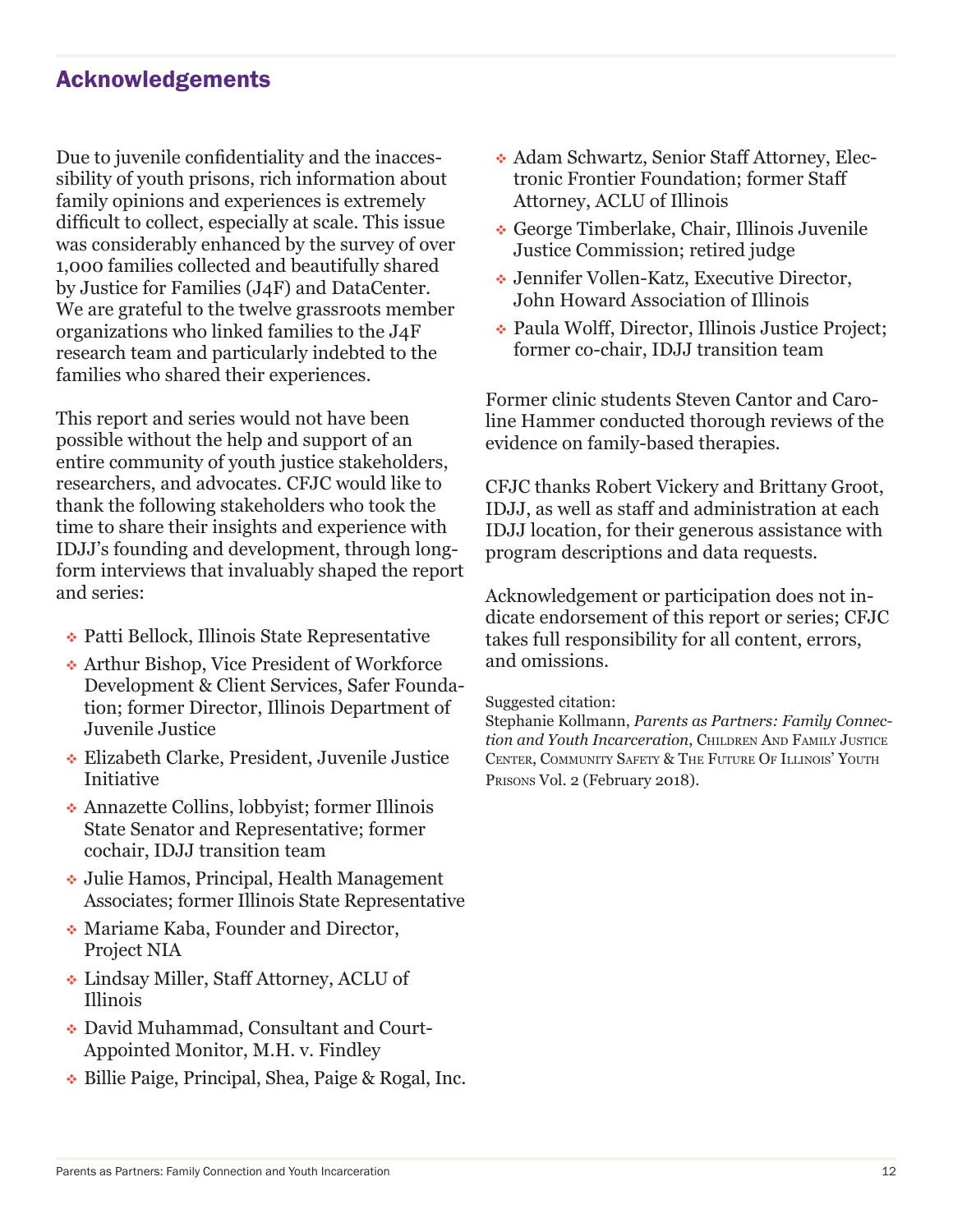1 Liane Rozzell, The Role of Family Engagement in Creating Trauma-Informed Juvenile Justice Systems, National Center FOR CHILD TRAUMATIC STRESS 2 (2013).

2 National Academy of Sciences, Reforming Juvenile Justice: A Developmental Approach 11 (Richard J. Bonnie, et al, eds.) (2013).

3 Raymond F. Vincent, *Expanding the Neglected Role of the Parent in the Juvenile Court*, 4 Pepperdine Law Review 5 (1977). *See also* James F. Alexander and Bruce V. Parsons, *Short-term Behavioral Intervention with Delinquent Families: Impact on Family Process and Recidivism*, 81 Journal of Abnormal Psychology 219 (1973); President's Commission on Law Enforcement and Administration of Justice (1967).

4 Use of the words "parent" and "family" in this document is intended to include any equivalent emotional bond with a relative or similarly supportive adult figure.

5 See generally Roberts, infra note 13.

6 *See generally*, Patrick McCarthy, Vincent Schiraldi, and Miriam Shark, *The Future of Youth Justice: A Community-Based Alternative to the Youth Prison Model*, National Institute of Justice, New Thinking in Community Corrections Bulletin 4 (2016) (hereinafter "NIJ Bulletin"). "A continuum of community-based services should emphasize evidence-based family intervention models. A family is the best place for kids — birth families where possible, or other family settings such as kin or supportive foster care when it is not. Effective programs help families provide the guidance, support, and structure that help kids get back on track." *Id.* at 22.

7 The Department of Children and Family Services (DCFS) is responsible for the care of a small minority of youth at the Illinois Department of Juvenile Justice as a result of child welfare proceedings.

8 Pub. Act 97-362 (eff. Jan. 1, 2012).

9 Sarah Cusworth Walker, et al, *A Research Framework for Understanding the Practical Impact of Family Involvement in the Juvenile Justice System: The Juvenile Justice Family Involvement Model*, 56 American Journal of Community Psychology, 408, 409 (2015).

10 *Id*.

11 *Id.*

12 Jeffrey D. Burke, et al, *The Challenge and Opportunity of Parental Involvement in Juvenile Justice Services*, 39 Children and Youth Services Review 39 (2014).

13 Dorothy E. Roberts, *The Value of Black Mothers' Work*, 26 Conn. L. Rev. 871 (1994).

14 Justice for Families and DataCenter, *Families Unlocking Futures*: Solutions to the Crisis in Juvenile Justice 2 (2012) (hereinafter "Families Unlocking Futures"), accessed at: http://www.justice4families.org/media/Families\_Unlocking\_FuturesFULLNOEMBARGO.pdf.

15 *Id.* at 21.

16 In one experiment, parents who formed peer support groups were better-equipped to navigate juvenile court, while parents who were provided with a juvenile justice orientation video without peer support were no better off than parents who were not given any instruction. Sarah Cusworth Walker, et al, *Impact of Peer Partner Support on Self Efficacy for Justice-Involved Parents: A Controlled Study of Juvenile Justice 101*, 24 Journal of Child and Family Studies 443 (2015).

17 Families Unlocking Futures, *supra* note 14 at 21.

18 Rozzell, supra note 1 at 4.

19 Mardith J. Louisell, *Six Steps to Find a Family: A Practice Guide to Family Search and Engagement*, National Resource Center for Family Centered Practice and Permanency Planning and The California Permanency for Youth Project, available at http://www.nrcpfc.org/downloads/SixSteps.pdf.

20 For a description of how the JRIT may be used in youth prison settings, *see* Ryan Shanahan and Sandra Villalobos Agudelo, Families as Partners: Supporting Incarcerated Youth in Ohio, Vera Institute of Justice Fam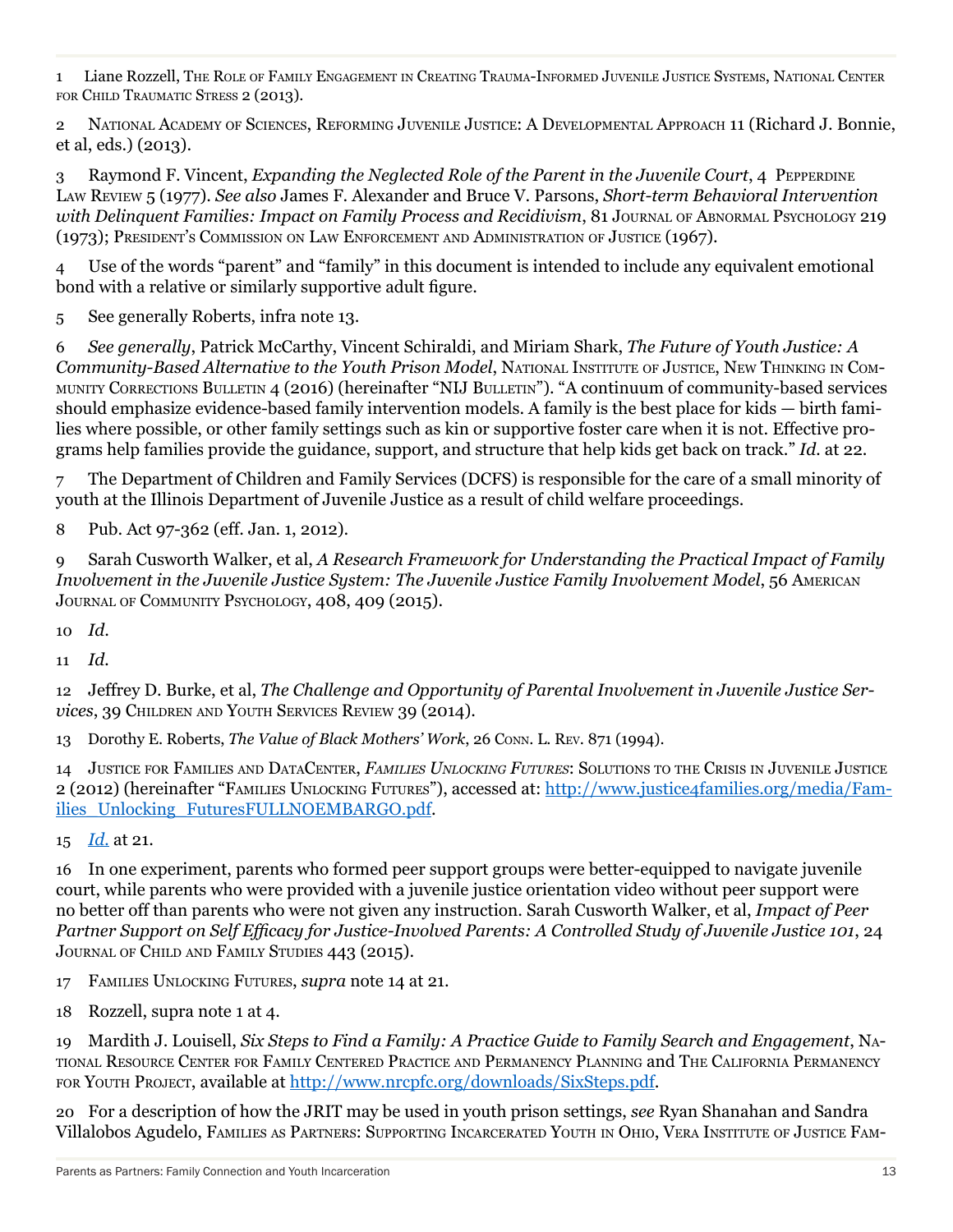ily Justice Program (January 2012). To access the instrument itself, *see* https://www.familiesoutside.org.uk/ content/uploads/2011/05/The-Relational-Inquiry-Tool-rev.doc.

21 NIJ Bulletin, *supra* note 6 at 22.

22 Families Unlocking Futures, *supra* note 14 at 24.

23 *Id.* at 24. Following the recent elimination of disciplinary solitary confinement at IDJJ it is unclear whether incarcerated Illinois youth continue to lose visitation rights as an individual disciplinary measure. However, partial or full lockdowns (the frequency of which is not publicly reported) continue to obstruct family contact and may be used as a form of group discipline.

24 Andrea Sedlak and Karla S. McPherson, Conditions of Confinement: Findings from the Survey of Youth in Residential PLACEMENT, US DEPARTMENT OF JUSTICE, OFFICE OF JUSTICE PROGRAMS, OFFICE OF JUVENILE JUSTICE AND DELINQUENCY PREVENTION (2010).

25 Families Unlocking Futures, *supra* note 14 at 29.

26 Illinois Department of Juvenile Justice-reported number of total "non-professional" (not legal, DCFS, social worker, volunteer program) family/community visits to incarcerated youth during Calendar Year 2017. February 2018 correspondence on file.

27 Visualizations of the distance between state population centers, high-committing counties, and IYC locations are available in the January issue of this series: http://www.law.northwestern.edu/legalclinic/cfjc/documents/CFJC%20Youth%20Prison%20Brief%20Vol%201%20FINAL.pdf at 13-14.

28 Families Unlocking Futures, *supra* note 14 at 24.

29 *Id.* at 29

30 CBS News, *CBS News Asks: How Often Should You Call Your Mother*? (May 8, 2016), *available at:*  https://www.cbsnews.com/news/cbs-news-asks-how-often-should-you-call-your-mother/

31 *Id.*

32 Stephanie Kollmann and Arielle Tolman, Restoring the State Legacy of Rehabilitation and Reform, Children and Family Justice Center, Community Safety & the Future of Illinois' Youth Prisons Vol. 1 (January 2018) at 15.

33 Families Unlocking Futures, *supra* note 14 at 29.

34 Fourth Amendment to Contract 08-45-256, Cook County, Illinois, and Securus Technologies, Inc. effective April 9, 2014, *available at*: https://www.prisonphonejustice.org/2014/IL/Fourth-Amendment-Cook-County-IL-Securus-Contract/.

35 Contract Renewal, State of Illinois and Securus Technologies Inc. dated June 2, 2017, *available at*: https:// www.prisonphonejustice.org/media/phonejustice/Securus\_Contract\_Renewal\_thru\_June\_ 2018.pdf.

36 Summary of rates, screenshots of online rate quotes, and results of public records requests for state contracts are available at https://www.prisonphonejustice.org/state/IL/.

37 Pub. Act 99-0878 (eff. Jan 1, 2017) (note that effective date of new contract rate is 12 months after effective date of underlying legislation).

38 Families Unlocking Futures, *supra* note 14 at 24.

39 1,054 sessions of family therapy were delivered in 2017 for 399 youth, a per capita rate of 2.64 sessions per year, or one session every 138.17 days. CFJC analysis of IDJJ data, on file with the author.

40 2,203 sessions of family engagement occurred in 2017 for 399 youth, a per capita rate of 5.52 engagements per year, or one engagement every 66.11 days. CFJC analysis of IDJJ data, on file with the author.

41 Sarah Vidal and Jennifer Woolard, *Parents' Perceptions of Juvenile Probation: Relationship and Interac-*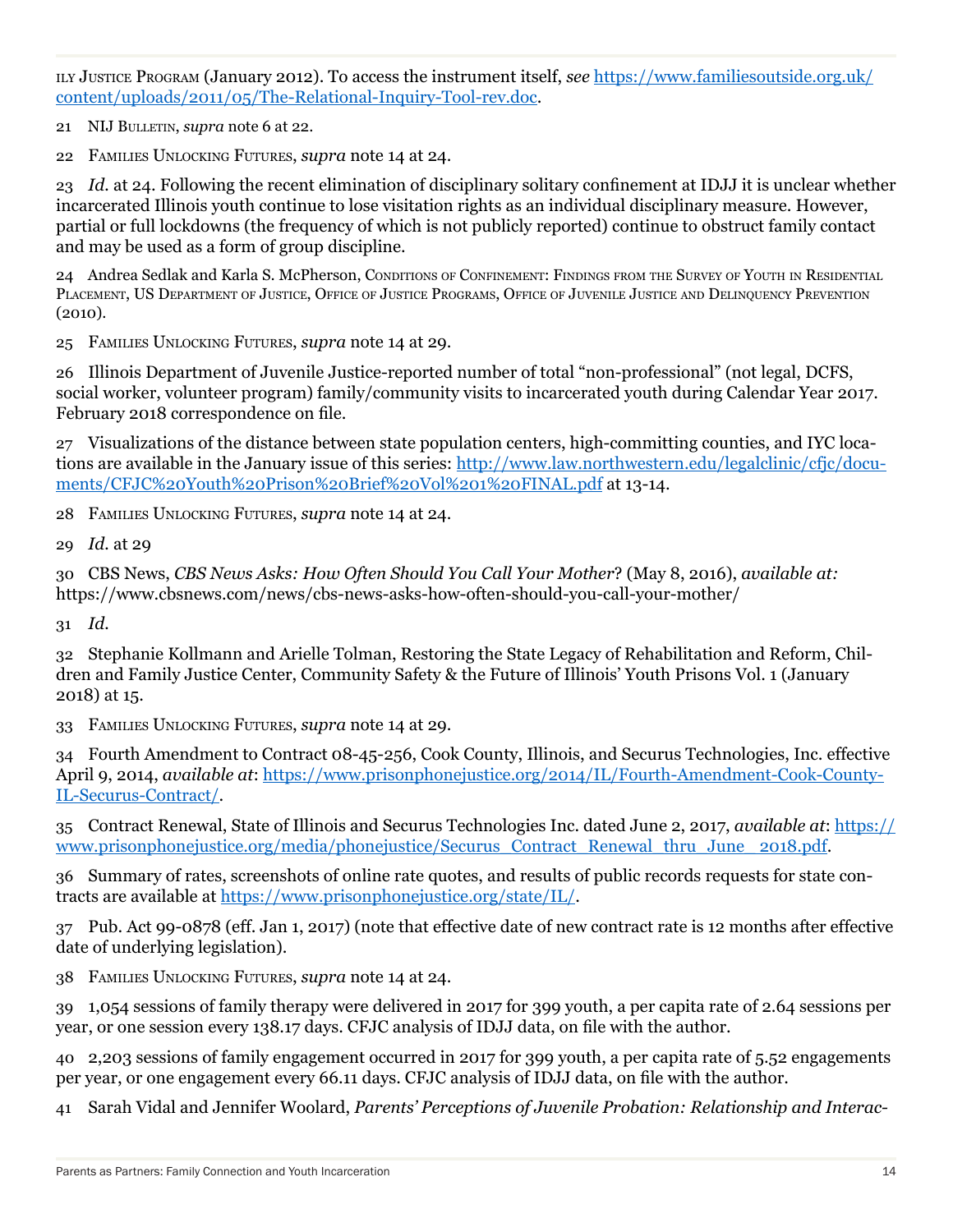tion with Juvenile Probation Officers, Parent Strategies, and Youth's Compliance on Probation 66 CHILDREN and Youth Services Review 1, 5-6 (2016).

42 Sandra Villalobos Agudelo, The Impact of Family Visitation on Incarcerated Youth's Behavior and School Performance Findings from the Families as Partners Project, Vera Institute of Justice Family Justice Program 1 (2013), *available at* https://nicic.gov/impact-family-visitation-incarcerated-youth%E2%80%99s-behavior-and-school-performance-findings-families.

43 *Id.* at 4.

44 Families Unlocking Futures, *supra* note 14 at 24.

45 *Id.* at 29.

46 Yana Kunichoff, *Families Out of Reach, Incarcerated Youth Often Silent about Sexual Assaults*, Chicago Now (web) (August 9, 2013) at http://www.chicagonow.com/chicago-muckrakers/2013/08/families-out-of-reach-incarcerated-youth-often-silent-about-sexual-assaults/

47 Families Unlocking Futures, *supra* note 14 at 24.

48 *Id.* at 29.

49 Washington State Institute for Public Policy, "Juvenile Justice" (tab), *Benefit-Cost Results* (updated December 2017)*, available at:* http://www.wsipp.wa.gov/BenefitCost?topicId=1.

50 *Id.*

51 Parenting with Love and Limits, Illinois - *PLL Programs: Key Outcome Data*; Kristin Winokur Early et al., (2013). *Family-Focused Juvenile Reentry Services: A Quasi-Experimental Design Evaluation of Recidivism Outcomes*, 2 OJJDP Journal of Juvenile Justice 1, 15.

52 Sephanie Bontrager Ryon, et al, *Community-Based and Family Focused Alternatives to Incarceration: A Quasi-Experimental Evaluation of Interventions for Delinquent Youth*, 51 Journal of Criminal Justice 59, 61 (2017).

53 Winokur Early, et al, *supra* note 51 at 1, 6.

- 54 Parenting with Love and Limits, *What is PLL,* https://www.gopll.com/?page=WhatIsPLL.
- 55 Hornby Zeller Associates, Inc., Champaign County Final Report (2013).
- 56 Illinois PLL Programs: Key Outcome Data.
- 57 Winokur Early, et al., *supra* note 51.
- 58 Bontreyer Ryon, et al., *supra* note 52 at 65*.*

59 Kevin W. Alltucker, et al., *Different Pathways to Juvenile Delinquency: Characteristics of Early and Late Starters in a Sample of Previously Incarcerated Youth*, 15 J. CHILD FAMILY STUDIES 475 (2006). "Family criminality . . . is a predictor for juvenile offending. For example, as part of the Pittsburgh Youth Study, [researchers] examined three generations of families and found that juvenile offenders were highly concentrated in families—8% of the families included in the study accounted for 43% of all arrests." *Id.* at 481.

60 Susan M. Tarolla, et al., *Understanding and Treating Juvenile Offenders: A Review of Current Knowledge and Future Directions*, 7 Aggression and VIOLENT BEHAVIOR 125 (2002). Author cites to a 1977 report finding that Functional Family Therapy "had a preventive effect on sibling offending (Klein, Alexander, & Parsons, 1977). Subsequent court contacts (2.5–3.5 years later) for siblings in the Functional Family Therapy group were 20% vs. 40–63% for those in the other conditions." *Id.* at 131.

61 Katie Heaton, *The Sibling Experience: Grief and Coping with Sibling Incarceration*, Master of Social Work Clinical Research Papers, Paper 327 (2014). "Youth experience bullying by other students who discovered their sibling's imprisonment, adjusting to new household roles and routines, complex feelings of ambivalence related to their sibling's safety, visiting their brother or sister, and having their sibling return home after an extended period away." *Id.*